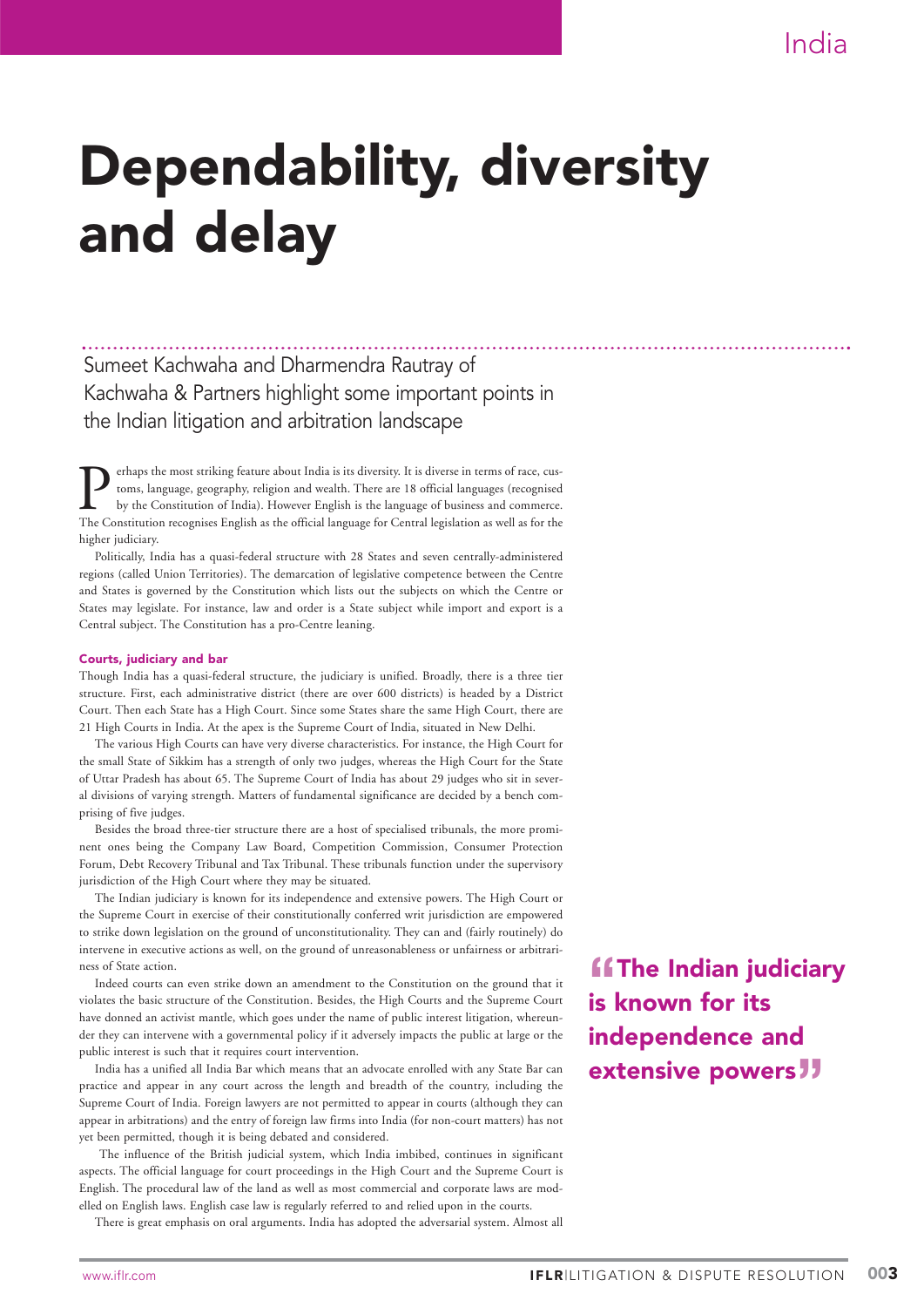matters are heard extensively in open court. Advocates are seldom restrained in oral arguments and complex hearings may well take days of arguments to conclude. Specialisation is a relatively new phenomenon and most lawyers have a wide-ranging practice.

#### Litigation

### Foreign judgments

There can be two situations in which foreign judgments may be recognised and enforced, depending on whether the judgment is rendered in a reciprocating or nonreciprocating territory. In the latter case, a fresh suit has to be brought in India to enforce the foreign judgment. This fresh suit cannot, however, be defended on merits by the defendant. It can be defended only on six grounds set out in Section 13 of the Code of Civil Procedure 1908 (CCP):

(i) the (foreign) judgment has not been pronounced by a court of competent jurisdiction;

(ii) it has not been given on the merits of the case; (iii) it appears on the face of the proceedings to be founded on an incorrect view of international law or a refusal to recognise the law of India (where applicable);

(iv) the proceedings in which the foreign judgment was obtained are opposed to natural justice;

(v) it has been obtained by fraud; or

(vi) it sustains a claim founded on a breach of any law in force in India.

The requirement that the foreign judgment must be on "merits" needs some elaboration. It may well happen that if the defendant does not turn up to court in a foreign jurisdiction, the court passes a default judgment (simply accepting the claimant's case).

This is not considered to be on merits in India and is therefore not enforceable. Indian courts would require that even where the defendant is *ex parte*, the court considers the matter on merits (including where necessary examining the claimant's witnesses) and then renders a reasoned order.

In so far as reciprocating territories are concerned, the foreign judgment can be straightaway treated as a decree and executed as such, but even here, at the execution stage, the defendant can take the same six defences as are available for a non-reciprocating territory. Therefore the difference between a reciprocating and a non-reciprocating territory is not fundamental in nature.

**ffAn ordinary** civil suit takes an inordinate period of time to be disposed of in India**"**

#### Class action

There are two different paths which may be available in a given situation to bring a class action. First (and the one increasingly gaining in popularity) is the public interest litigation (PIL) route. In the early 80s, the courts through a series of judgments evolved their PIL jurisdiction. This was through expansion of the writ jurisdiction vested in the High Court and the Supreme Court under the Constitution of India.

In short, the courts held that in order to safeguard citizens rights it would entertain petitions from any individual or organisation acting bona fide and espousing a public cause. In such cases the court would not only waive the requirement of *locus standi,* it would also waive procedural requirements. The Court would (in public interest) abandon its typical hands-off role in an adversarial proceeding and take on an activist mantle. Thus, PIL jurisdiction is quicker, cheaper and more effective.

It has become the preferred route to move non-compliant or apathetic State agencies or where there is breach or non-adherence of laws, or indeed any public interest issue is involved. The PIL jurisdiction is not available where substantive damages are sought, however.

The second mechanism available for class action is under Order 1 Rule 8 of the CCP. This, among other things, states that where there are numerous persons having the same interest in a suit, one or more such person may, with the permission of the court, sue or defend such suit on behalf of and for the benefit of all persons so interested.

The Court shall in such cases (at the Plaintiff's expense) give notice to persons who are purported to be represented. A person suing on behalf of the class cannot abandon or withdraw or enter into any compromise or satisfaction unless the court has once again given notice to all persons interested in the matter and a socalled fairness hearing is held. If the court determines that the person suing or defending any such action is not proceeding with due diligence, it may substitute in his place any other person having the same interest in the suit.

Any decree passed in a suit under Order 1 Rule 8 CCP shall be binding on all persons on whose behalf or for whose benefit the suit was instituted or defended.

As an ordinary civil suit takes an inordinate period of time to be disposed of in India, this provision is not



## About the author

Sumeet Kachwaha has over 30 years' experience in the legal profession, working mainly on the corporate and commercial side. He is highly ranked in the litigation and arbitration sections of leading legal directories and has handled some leading and landmark commercial cases in the Indian courts. He has also been involved on non-contentious work in high-stakes projects, particularly in infrastructure, power, construction and telecoms.

Kachwaha's publications include 'Enforcement of Arbitration Awards in India' and 'The Arbitration Law of India – A Critical Analysis' in the Asian International Arbitration Journal (2005 and 2008). He has served as chair of the dispute resolution and arbitration committee of the Inter-Pacific Bar Association and speaks regularly at international forums.

# Contact information

Sumeet Kachwaha Kachwaha & Partners

1/6 Shanti Niketan New Delhi 110 021 India

Tel: +91 (11) 4166 1333 Fax: +91 (11) 2411 0763 Email: mail@kaplegal.com Web: www.kaplegal.com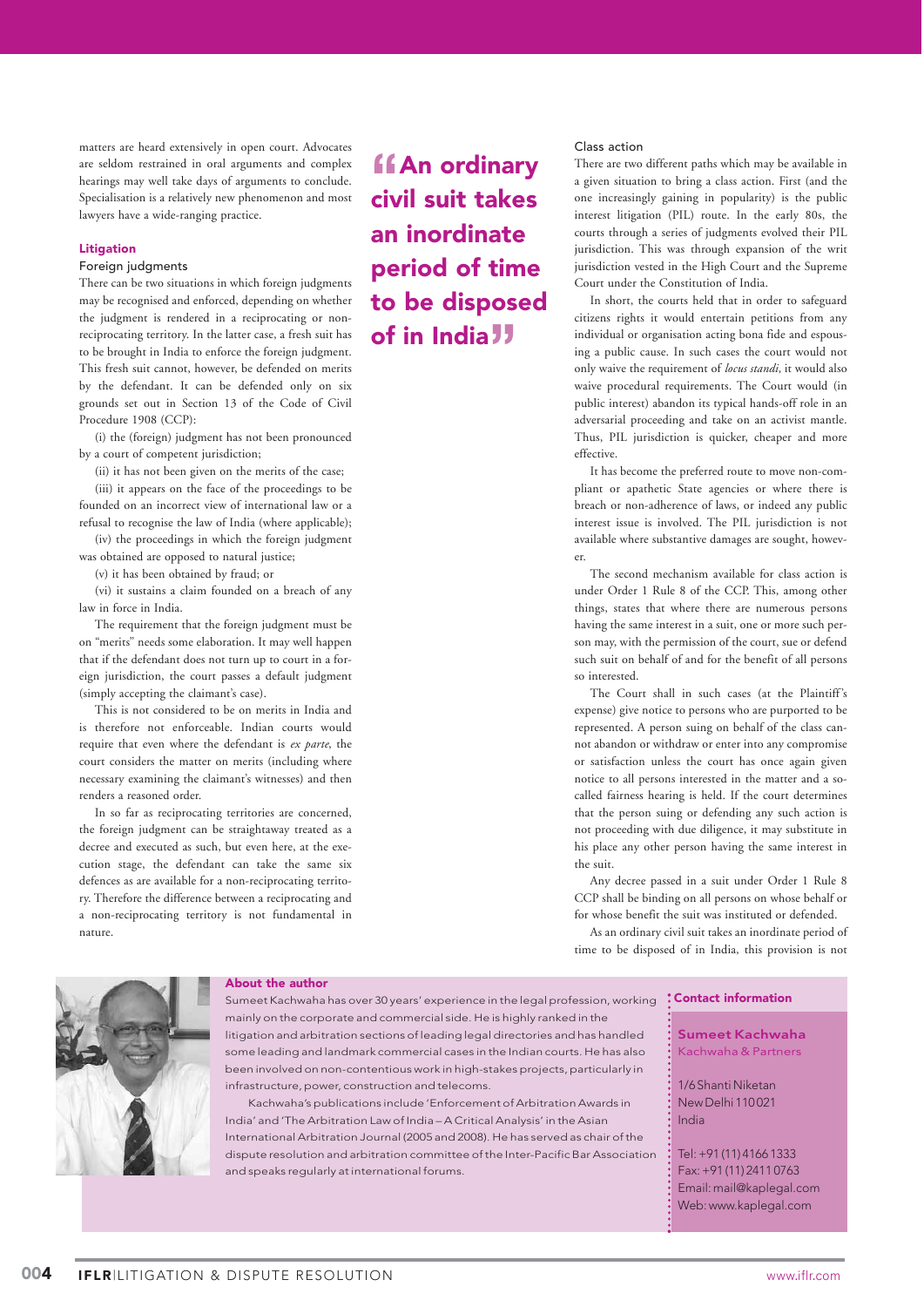usually resorted to. However where there is no statutory remedy, substantial damages are sought or a PIL would not lie, this route may be adopted.

#### Cross-border fraud/crime

The government recently enacted the Prevention of Money Laundering Act 2002 (PML Act) as amended in 2009. This Act defines "criminal activity" in a Schedule which basically enumerates the full range of white collar crimes including forgery, cheating and counterfeiting. If a cross-border offence is involved, it must be an offence not only in the foreign jurisdiction but also as per Indian law.

The Act also provides for attachment, confiscation, compensation and repatriation from India of proceeds of any criminal activity. Broadly the procedure is as follows:

A Director or a Deputy Director appointed under the Act may provisionally seize or attach any proceeds of crime arising out of or relating to a criminal activity. Generally the Director will act on the basis of a Charge Sheet or a State Complaint filed in court. (A Charge Sheet is a police report filed after investigation). In emergency cases the Director can act without waiting for a formal complaint to be filed.

However in every case, the seizure or attachment is subject to ratification by an Adjudicating Authority and this process must be initiated within 30 days of the seizure and concluded within 150 days, failing which the order of attachment will lapse. The criminal proceedings under this Act are instituted in a Special Court as designated (with about 55 Special Courts designated under the PML Act). In the event the trial results in a conviction, an order of confiscation and repatriation is passed in relation to the property (or the value thereof).

Indian courts and authorities would render assistance as required under the PML Act including gathering of evidence. Such assistance would be rendered to the authorities/courts of contracting states as requested. It may be mentioned that India has a Mutual Legal Assistance Treaty with 27 countries, including Switzerland, the United Kingdom, Canada, the United Arab Emirates, Russia, France, South Korea, Singapore and the USA. Agreements or treaties have been signed with four other territories (Hong Kong, China, Bosnia & Herzogovina and Bangladesh) but these have not yet become effective. On December 15 2010, India became a member of the Eurasian Group on anti-money laundering and combating financing of terrorism.

It may be clarified that even if a Mutual Legal Assistance Treaty is not in place, the Indian courts and authorities would render assistance to any foreign country on the basis of reciprocity.

#### Problems associated with litigation

India has a sophisticated legal system (inherited from its British days). Its judges are fiercely independent and generally respected for their integrity. The chief obstacle in litigation in India is the phenomenon of court delays. Court proceedings can get bogged down for far too long. Writ petitions (where High Courts and Supreme Court can take direct cognisance against state authorities) usually get disposed of quickly (within a year or two), but this recourse is only available where the primary relief is against state authorities.

Regular civil suits for damages need to go through the full gamut of evidence and the niceties of the CCP. This can take years (if not decades) due to the pendency and backlog. At the same time courts are liberal in matters of interlocutory relief and sometimes interlocutory orders (decided in a preliminary hearing on considerations of *prima facie* case and balance of convenience) may well decide the fate of the matter. As ordinary civil disputes can take far too long, parties would be well advised to incorporate an arbitration clause in their agreements.

#### **Arhitration**

Historically, India has been at the forefront in signing and implementing international treaties and conventions on arbitrations. It was amongst the six Asian nations to have signed the Geneva Convention. (India became a signatory here on October 23 1937). India was the fourth country in the world to have ratified the New York Convention (on July 13 1960). By way of an aside, the USA ratified the New York Convention in September 1970, the UK did so in 1975 and Singapore and Canada as recently as 1986.

In 1996 India opened a new chapter in its laws of arbitration by enacting an Act faithfully based on the Model law of 1985 and the Uncitral Rules of 1976. The Indian Arbitration & Conciliation Act, 1996 is a composite piece of legislation which provides for domestic arbitration; international arbitration (taking place in India) and enforcement of foreign awards. It also provides for conciliation (the latter being based on the Uncitral Conciliation Rules 1980).

The Act has two main Parts. Part I deals with any arbitration taking place in India (whether it is between domestic parties or international parties). This Part contains extensive provisions based on the Model Law and the Uncitral Rules. Part II essentially provides for enforcement of foreign awards on the New York Convention grounds. (Part III provides for conciliation.)

Despite the best of legislative intent, the working, implementation, and interpretation of the Act have become controversial in its short existence. Over the years the courts have taken on a far more interventionist role than envisaged under the Act. The problem becomes aggravated because of the inevitable delays which accompany every court intervention.

#### ONGC v Saw Pipes (2003)

Here the Supreme Court held that a domestic award can be challenged on merits also if the court finds it to be contrary to the substantive law governing the parties or to be against the terms of the contract. This judgment applies only to domestic awards (as foreign awards continue to be governed by an earlier decision of the Supreme Court which narrowly construed the public policy ground under the New York Convention to exclude any challenge on merits).

#### SBP & Co. v Patel Engineering (2005)

In this case, the Supreme Court held that when it is called upon to assist in the constitution of the arbitral tribunal, it must necessarily decide upon some preliminary issues such as the validity of the arbitration agreement. The court may further (at its discretion) decide whether the claim is a live one or there has been accord or satisfaction or it is



#### About the author

Dharmendra Rautray's main areas of practice are arbitration, litigation, contracts, business transactions and international trade. He authored the Book on Arbitration published by Wolters Kluwer in 2008 and has been published in many international law journals. He is among the four members comprising the Core Committee of the Delhi High Court Arbitration Centre and speaks regularly on dispute resolution in international forums.

Rautray completed his LLM in 1996 at the London School of Economics and was called to the England and Wales Bar in 2001; he is a member of Lincoln's Inn. He studied law at Delhi University.

### Contact information

Dharmendra Rautray Kachwaha & Partners 1/6 Shanti Niketan New Delhi 110 021 India Tel: +91 (11) 4166 1333

Fax: +91 (11) 2411 0763 Email: mail@kaplegal.com Web: www.kaplegal.com